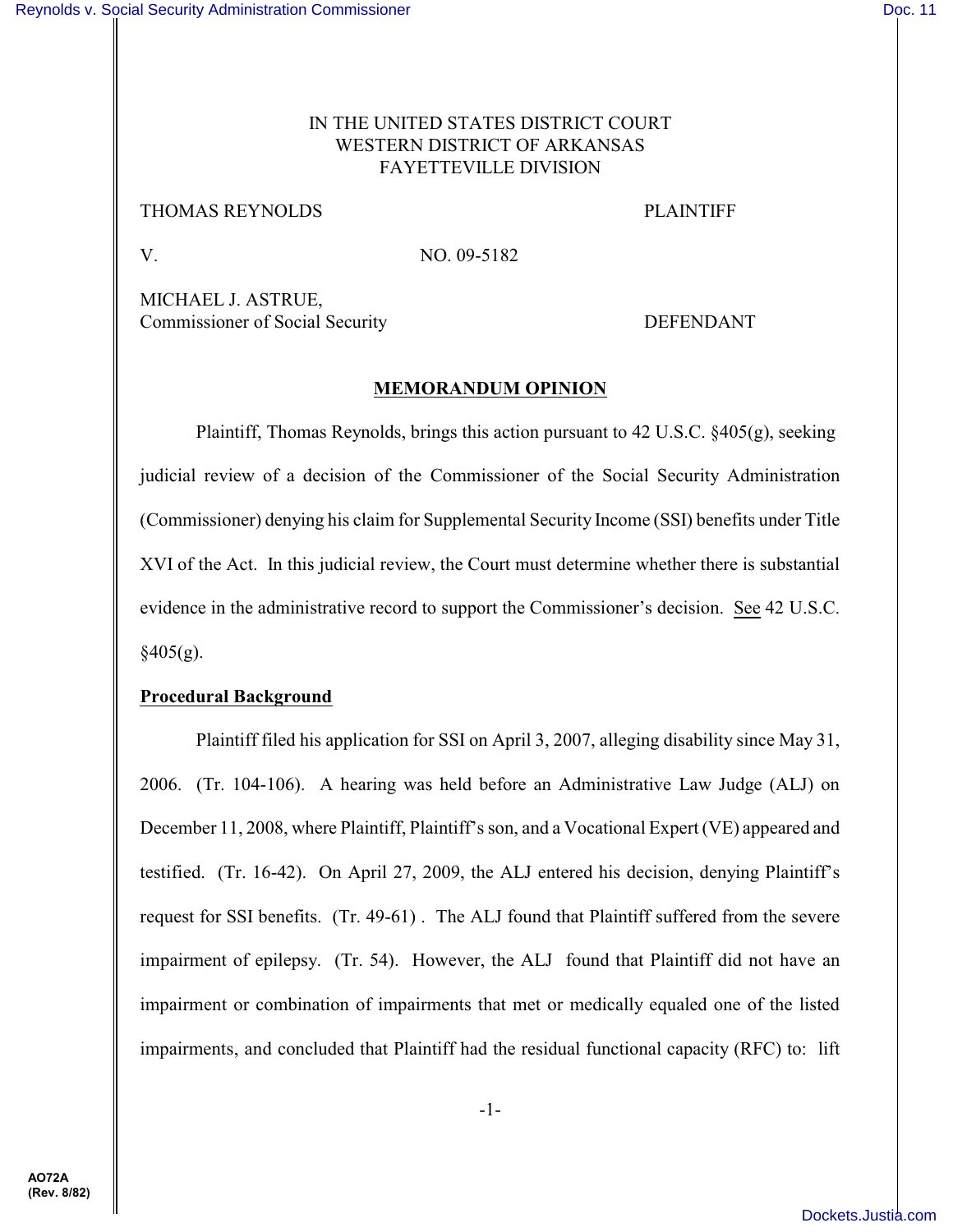and/or carry 50 pounds occasionally and 20 pounds frequently; sit 2 hours at one time; sit 6 hours in an 8-hour workday; stand 1 hour at a time; stand 4 hours in an 8-hour workday; walk 1 hour at a time; and walk 4 hours in an 8 hour workday. In addition, the ALJ found that the Plaintiff could engage in frequent use of his hands and feet; that he could occasionally climb and crawl, and that he could frequently balance, stoop, kneel and crouch. Further, the ALJ found that the Plaintiff could never work at unprotected heights or operate a motor vehicle; that he could occasionally work around moving mechanical parts, in humidity/wetness, around dust, odors, fumes and pulmonaryirritants, in extreme cold/heat; occasionallywork with vibrations; and that he could tolerate moderate exposure to noise. (Tr. 56). He found that Plaintiff would not be able to perform his past relevant work. However, with the assistance of the VE, the ALJ concluded that Plaintiff would be able to perform such jobs as charge account clerk or new account interviewer, office clerk, and production worker, bench assembly. (Tr. 60-61). Plaintiff's request for review was denied by the Appeals Council on July 24, 2009, and the decision of the ALJ therefore became the final decision of the Commissioner. (Tr. 3-7).

## **Evidence Presented**

Plaintiff began having epileptic seizures in 1981. (Tr. 225). On February 16, 1998, Plaintiff was admitted to Baptist Medical Center, under the supervision of Dr. Victor Biton, for a continuous EEG video monitoring to determine his potential candidacy for epilepsy surgery as part of the treatment for his intractable epilepsy. (Tr. 225). At that time, Plaintiff described two types of seizures that he experienced. During one type, he would start with a feeling like he was about to have a seizure, would feel "it coming on," and had a sensation of "de ja vue." He

<sup>&</sup>lt;sup>1</sup>Intractable - Resistant to cure, relief, or control. Dorland's Illustrated Medical Dictionary 967 (31<sup>st</sup> ed. 2007).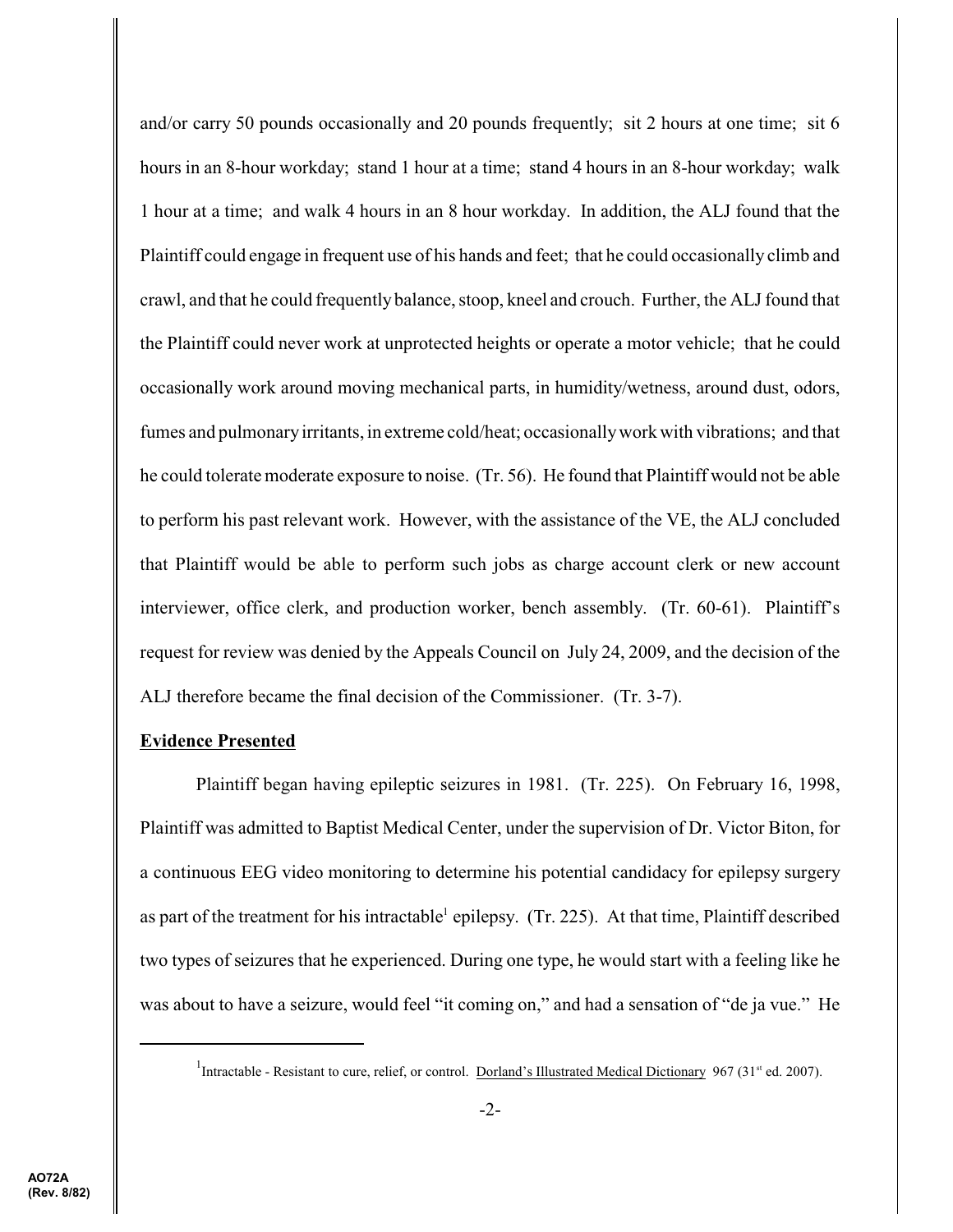would then start sweating profusely, have chills and feel confused. He could hear people talk around him, but could not understand what they said or respond to them. (Tr. 225). His hand would start to fidget, which would last from a few minutes to 15 minutes. Once the seizure was over, he would feel confused and disoriented for a few more minutes. (Tr. 225). During the second type of seizure, Plaintiff would fall down, tense up, his eyes would roll back, and he would begin having rhythmic jerking. On many occasions, he would bite his tongue. This seizure would last for a few minutes, but it would take him up to 1 and ½ hours to fully recover from this type. (Tr. 225-26). According to Dr. Biton's report, Plaintiff had tried various medications, was allergic to Dilantin, and while he was on Tegretol, there was a behavioral change, and he became aggressive. Phenobarbitol did not seem to control his seizures and also caused some aggressive behavior. He tried Depakote, which did not control his seizures, and later, Neurontin was added, which did not seem to help. Later, Klonopin was added. At the conclusion of the EEG monitoring, which lasted four days, it was determined that the recording was borderline, due to a very slight impression of rare occurrence of left temporal slowing. (Tr. 234). No definite epileptiform activity was identified and no ictal events were captured.

On March 1, 1998, Plaintiff was admitted to the Baptist Medical Center for a second EEG video monitoring, after he experienced two generalized tonic-clonic seizures. (Tr. 243). Unlike the previous recording, the findings of the second recording indicated focal encephalopathic process involving the temporal areas, the left greater than the right, and a structural abnormality to the area was considered epileptiform activity. (Tr. 253). The recording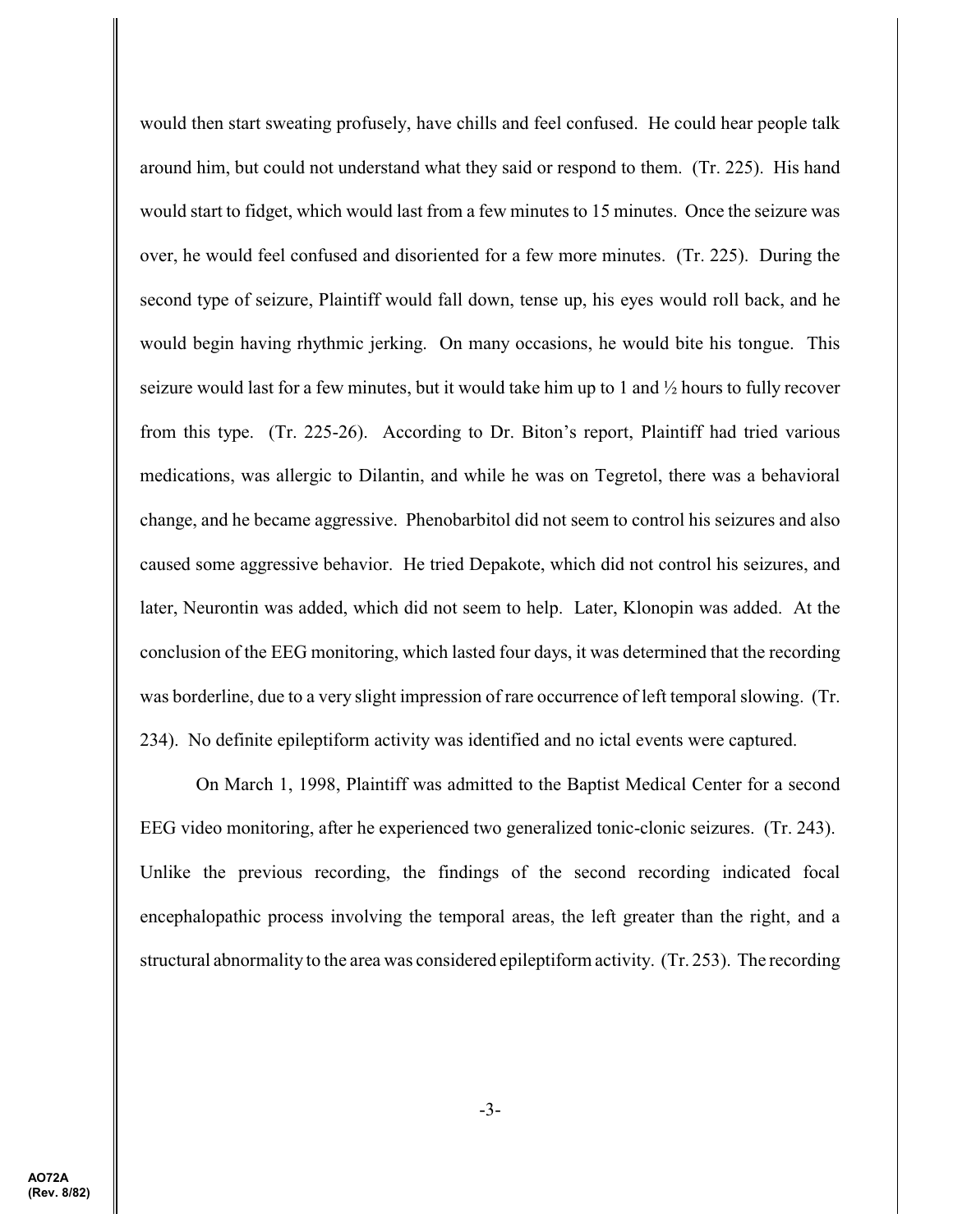was found to support the clinical diagnosis of epilepsy, most probably of the focal type.<sup>2</sup> (Tr. 268). Plaintiff was started on Lamictal. (Tr. 253).

In 1999 and 2000, Plaintiff presented himself to Dr. Charles Stinnett at Siloam Springs Medical Center. (Tr. 273-274, 339-340). Plaintiff was taking Tegretol during this time, and in 2000, was taking 400 mg. in the morning and 200 mg. in the evening. He was reported as having been seizure free "for a long period of time now" and the impression was "Seizure disorder doing quite well." (Tr. 273).

A record dated July 31, 2003, from Barbara Wesner, RN, at St. Francis Clinic indicates "Seizure Disorder" and notes that Plaintiff was on 600 mg. of Tegretol and needed:

the Doctor to call Susan  $\omega$  Dr. Ewarl's office and make arrangements for pt. to get Rx from the manufacturer. Has meds for 7 wks. needs lab - Has not had lab for 2-3 yrs. Dr. Charles Stinnett is primary physician Last seizure Feb. 1998.

On September 22, 2005, Plaintiff was admitted to Siloam Springs Memorial Hospital, and the admitting diagnosis was "seizure/combative behavior." At that time, it was reported that Plaintiff was not taking any medications and refused medications. (Tr. 299). Plaintiff was reported as "extremely combative on arrival requiring 10 staff members to control." (Tr. 306). Plaintiff was reported as biting a paramedic prior to arrival. (Tr. 306). During the course of the evaluation, Plaintiff required significant amounts of medications to sedate him in order for testing to be done. (Tr. 306). A CT of Plaintiff's head was taken, and it was found that there was some ventricular asymmetry with the left lateral ventricle being generally smaller than the right. (Tr. 331). Plaintiff was released from the hospital to his family on September 23, 2005,

 $2^2$ Focal Epilepsy - Epilepsy consisting of focal seizures. Id. at 640. Focal seizure - partial seizure - Id. at 1713.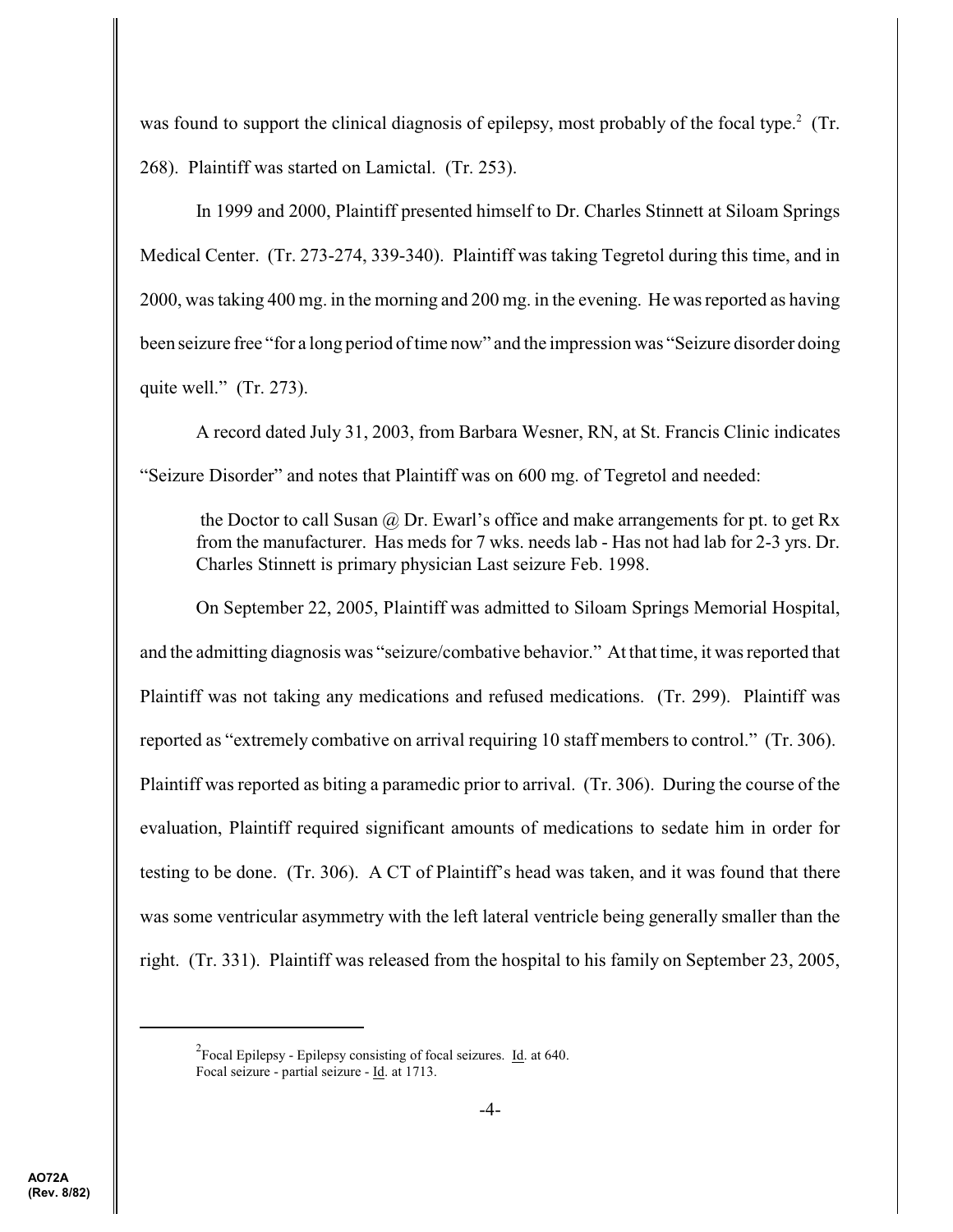and was told not to drive. Plaintiff also refused medications.

On October 7, 2005, Plaintiff again presented to Siloam Springs Memorial Hospital. He was reported as mowing at a golf course, when he started to seize, and ran the lawnmower off of an embankment into a creek. When EMS arrived, Plaintiff was actively seizing, with full body involvement. (Tr. 277). Plaintiff was reported as not taking seizure medicines, but was instead taking an "herbal" remedy for seizures. (T. 279).

On October 10, 2005, Plaintiff presented himself to Dr. R. Dale Clemens, his treating physician, at the Community Physicians Group. (Tr. 337). His chief complaint was that he had two seizures since his last visit. Plaintiff was reported as having problems with some medication and went "for some time without having grand mal seizures." (Tr. 337). Dr. Clemens reported that Plaintiff needed a neurology evaluation. (Tr. 337). He advised Plaintiff to start Tegretal twice a day. (Tr. 337).

On April 28, 2006, Plaintiff presented to Siloam Springs Memorial Hospital, having had another seizure. He reported noncompliance with his medications, because he was unable to afford them, and they "don't work well anyway." (Tr. 284, 286, 352-53)

On May 30, 2007, Dr. Clemens completed a Seizure Disorder Questionnaire. (Tr. 417- 418). Dr. Clemens indicated that Plaintiff had epileptic episodes during daytime and possibly the nighttime. He stated that Plaintiff had a history of petit mal seizures, but that the more recent symptoms were suggestive of partial complex seizures. (Tr. 417). Dr. Clemens concluded that: Plaintiff could not safely drive; had a history of minimal injury during seizure and memory problems; that Plaintiff's symptoms were severe enough to interfere with attention and concentration; that Plaintiff would sometimes need to take unscheduled breaks during an 8 hour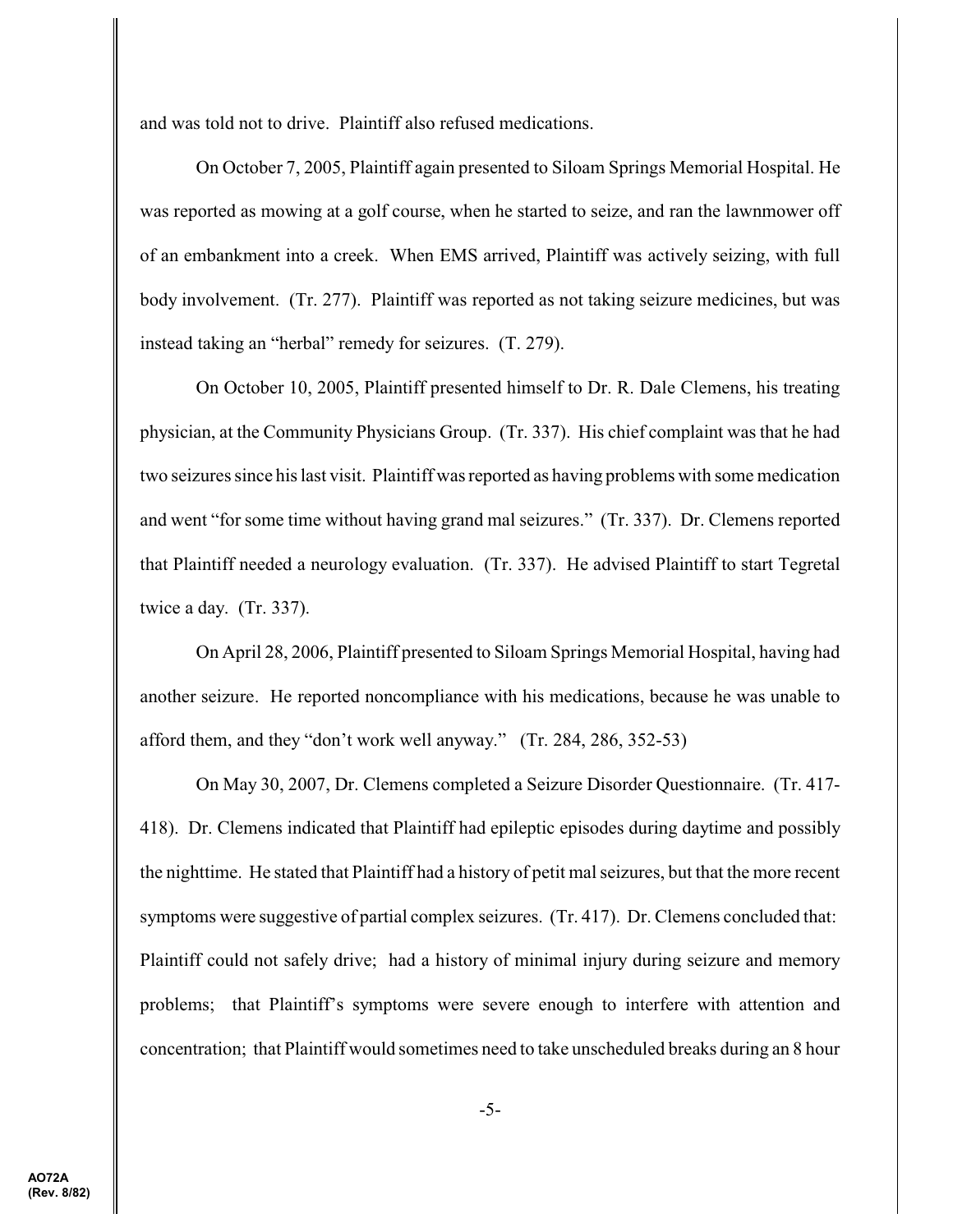work shift; that Plaintiff's impairments were likely to produce "good days" and "bad days;" that Plaintiff would average being absent from work more than two days per month; that Plaintiff could tolerate frequent exposure to marked temperature changes and exposure to noise; that Plaintiff could occasionally tolerate exposure to dust, fumes and gases; and that Plaintiff could "not at all" tolerate exposure to unprotected heights, being around moving machinery, and driving automotive equipment. (Tr. 418). On that same date, Dr. Clemens reported that Plaintiff brought disability papers to the office and that Plaintiff went for a period of time between 2002 to 2005 without seizures. He noted that the seizures recurred around August of 2005, and seemed to happen every two to six weeks. (Tr. 420). He reported that Plaintiff had significant periods of post ictal<sup>3</sup> time, up to 36 hours of confusion, with no significant injuries. He stated that Plaintiff was not then on any medications, and that the last medication he took was Tegretol timed release. (Tr. 420). He was prescribed 200 mg. of Tegretol at that time. (Tr. 421).

A Physical RFC Assessment was completed on June 18, 2007. In the Assessment, the physician reported that no exertional, manipulative, visual or communicative limitations were established. (Tr. 410-413). He also reported that Plaintiff could frequently climb ramps/stairs; balance, stoop, kneel, crouch, and crawl; could never climb ladders/ropes/scaffolds; and that Plaintiff's seizure disorder would preclude work at heights. (Tr. 411). With respect to environmental limitations, the physician found that Plaintiff could have unlimited exposure to extreme cold and extreme heat; wetness; humidity; noise; vibration; fumes; odors; dusts; gases; and poor ventilation, but should avoid all exposure to hazards (machinery, heights, etc.). (Tr. 413). The physician noted that medical records provided by Plaintiff during a period of time

 $3$ Ictal - pertaining to, characterized by, or caused by a stroke or an acute epileptic seizure. Id. at 924.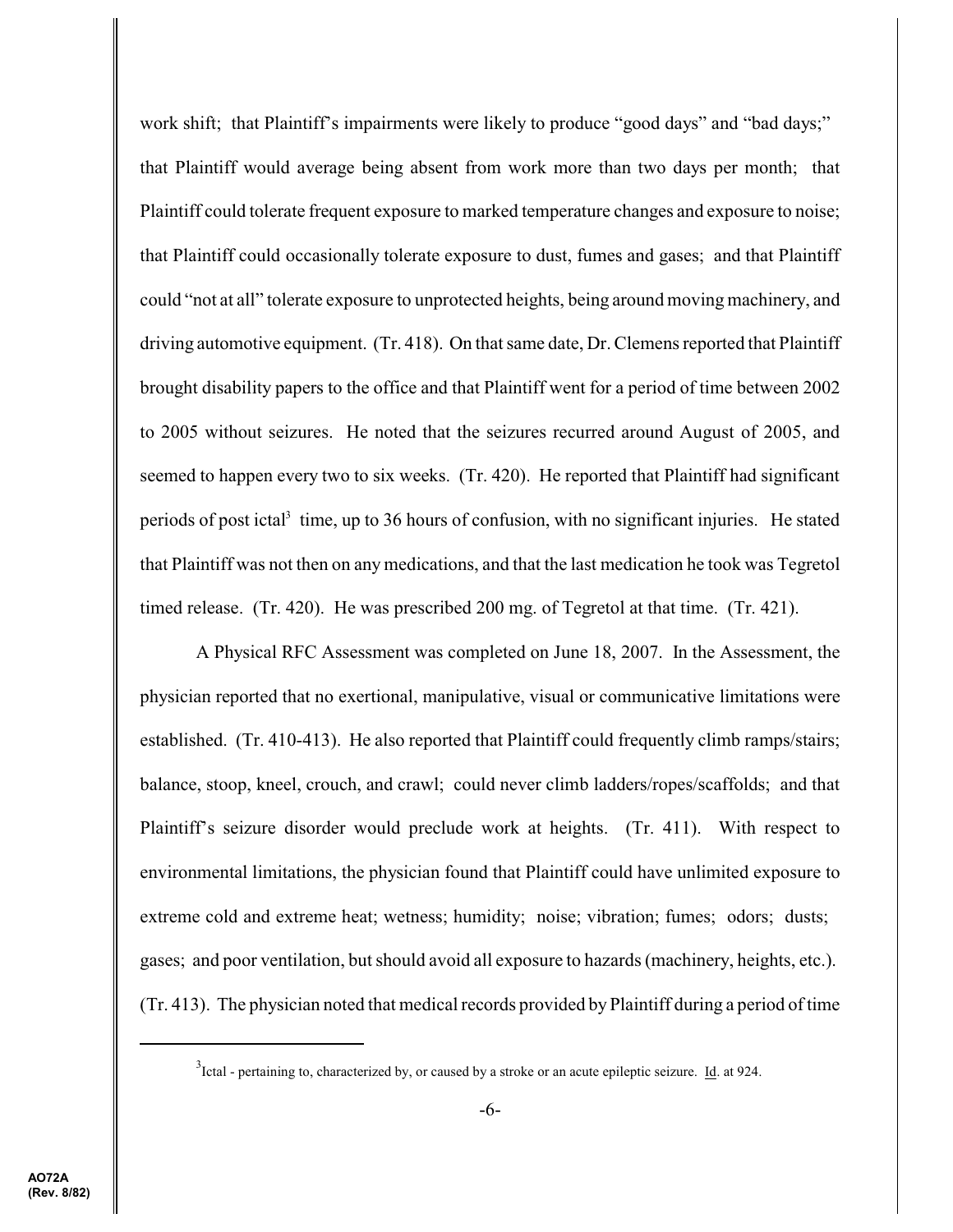from 1996 through 2001 indicated that Plaintiff was taking Tegretol for seizure control and was basically seizure free. He also reported that the available medical information supported the diagnosis and history of seizure disorder, but did not support a level of severity sufficient to preclude all work activity. (Tr. 413).

On August 6, 2007, in Plaintiff's Disability Report - Appeal, Plaintiff stated that his seizures had increased to more than one per week. He also stated that the Tegretol he was taking for seizure control caused tiredness, irritability, and restlessness. (Tr. 169). In another disability report and a function report dated September 11, 2007, Plaintiff stated that he suffered from the side effects of depression, impotence and poor coordination from Tegretol, and that his condition affected his understanding, memory, following instructions, concentration and talking. (Tr. 174, 180).

On September 13, 2007, Plaintiff's ex-wife completed a statement for the Social Security Administration, wherein she stated that she had seen well over 150 attacks or more since 1981 and that the last time she saw him have an attack was March of 2007. (Tr. 193). She stated that the past yearshe had noticed Plaintiff's memory was getting very bad - both short term and long term. (Tr. 193). She also stated that in the past month, she was aware of him having four or five seizures. (Tr. 194).

Plaintiff's son also completed a statement for the Social Security Administration on September 13, 2007, stating that he had seen Plaintiff have convulsions and blackouts probably 100 times or more. (Tr. 195). The son stated that Plaintiff had four seizures in the past month and that Plaintiff told him that if he did not take the medications, it was usually because of financial reasons. (Tr. 196).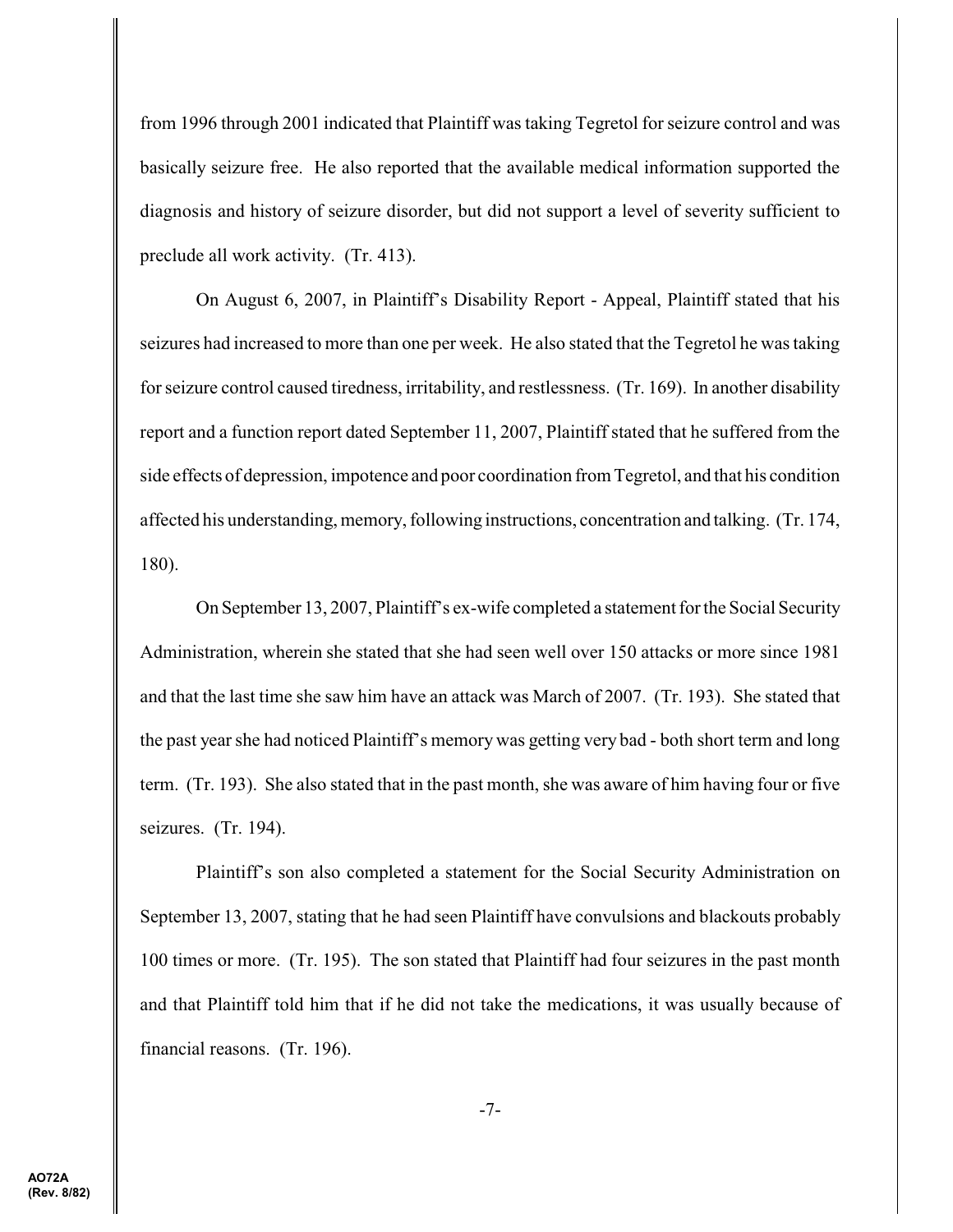On September 14, 2007, Plaintiff completed a statement for the Social Security Administration, stating that he had four seizures in the past month and thirty to thirty-five in the past year. (Tr. 192). He stated that he took Tegretol XR - 200 mg, for the attacks, which was prescribed by Dr. Clemens when he saw him on September 13, 2007. (Tr. 192). A statement byPlaintiff's ex-boss was also completed on September 18, 2007, wherein the ex-boss stated that he had seen Plaintiff have six or more seizures, the last one occurring in May of 2006. (Tr. 197).

On April 11, 2008, Vicki H. Moore, an APN at St. Francis Clinic, reported that Plaintiff needed a refill for Tegretol, as he had two seizures in March. (Tr. 449). She noted that Tegretol worked best and that Plaintiff did not want to change dosage or increase the dosage at that time. (Tr. 449). Ms. Moore reported that she discussed the need to increase Tegretol to "therapeutic range 800 mg." and that was refused. Plaintiff saw Ms. Moore again on August 11, 2008, for a routine visit for a medicine refill. He reported having no problems with Tegretol. (Tr. 447). He stated that he had problems with his long-term memory. (Tr. 447). He stated that he had been on dual medications such as Neurontin, had seen a neurologist, and the medicines had been adjusted many times without improvement. (Tr. 447). The "Plan" set forth in Ms. Moore's record reflected that the "tegretol level is > \$100.00 pt. cannot afford" and that "pt not wanting to change anything without Dr. Clemens involvement." (Tr. 447).

On August 28, 2008, Dr. C.R. Magness conducted a General Physical Examination of Plaintiff. (Tr. 429-434). The diagnosis was: "Epilepsy; seizure medication intolerant; smokeless tobacco use; borderline HBP - situational depression." (Tr. 433). Dr. Magness found that there were no restrictions with Plaintiff's upper and lower extremities; that Plaintiff had good mental facilities; that he had poorly controlled epilepsy; and that Plaintiff was unemployable due to his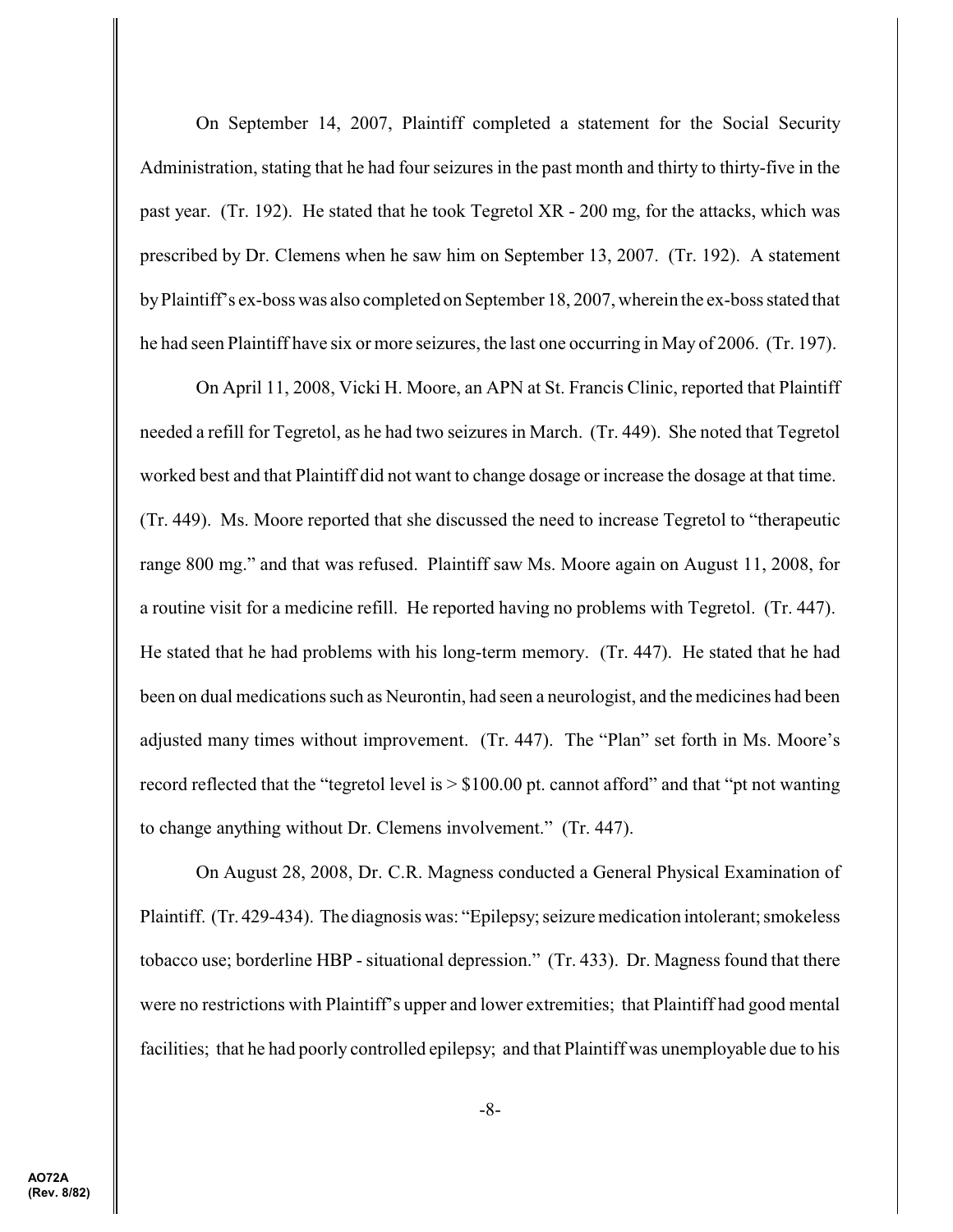medical history. (Tr. 433). Dr. Magness completed a Medical Source Statement of Ability to do Work-Related Activities (physical), stating that frequent periods of rest in low stress situations were best with seizure disorders, and that Plaintiff had 20 years of "failed domestic situation due to medication intolerance and seizure management at home." (Tr. 217, 221).

## **Applicable Law**

This Court's role is to determine whether the Commissioner's findings are supported by substantial evidence on the record as a whole. Ramirez v. Barnhart, 292 F. 3d 576, 583 ( $8<sup>th</sup>$  Cir. 2002). Substantial evidence is less than a preponderance but it is enough that a reasonable mind would find it adequate to support the Commissioner's decision. The ALJ's decision must be affirmed if the record contains substantial evidence to support it. Edwards v. Barnhart, 314 F. 3d 964, 966 ( $8<sup>th</sup>$  Cir. 2003). As long as there is substantial evidence in the record that supports the Commissioner's decision, the Court may not reverse it simply because substantial evidence exists in the record that would have supported a contrary outcome, or because the Court would have decided the case differently. Haley v. Massanari, 258 F.3d 742, 747 (8<sup>th</sup> Cir. 2001). In other words, if after reviewing the record, it is possible to draw two inconsistent positions from the evidence and one of those positions represents the findings of the ALJ, the decision of the ALJ must be affirmed. Young v. Apfel, 221 F. 3d 1065, 1068 ( $8<sup>th</sup>$  Cir. 2000).

It is well established that a claimant for Social Security disability benefits has the burden of proving his disability by establishing a physical or mental disability that has lasted at least one year and that prevents him from engaging in any substantial gainful activity. Pearsall v. Massanari, 274 F. 3d 1211, 1217 (8<sup>th</sup> Cir. 2001); <u>see also</u> 42 U.S.C. §§423(d)(1)(A), 1382c(a)(3)(A). The Act defines "physical or mental impairment" as "an impairment that results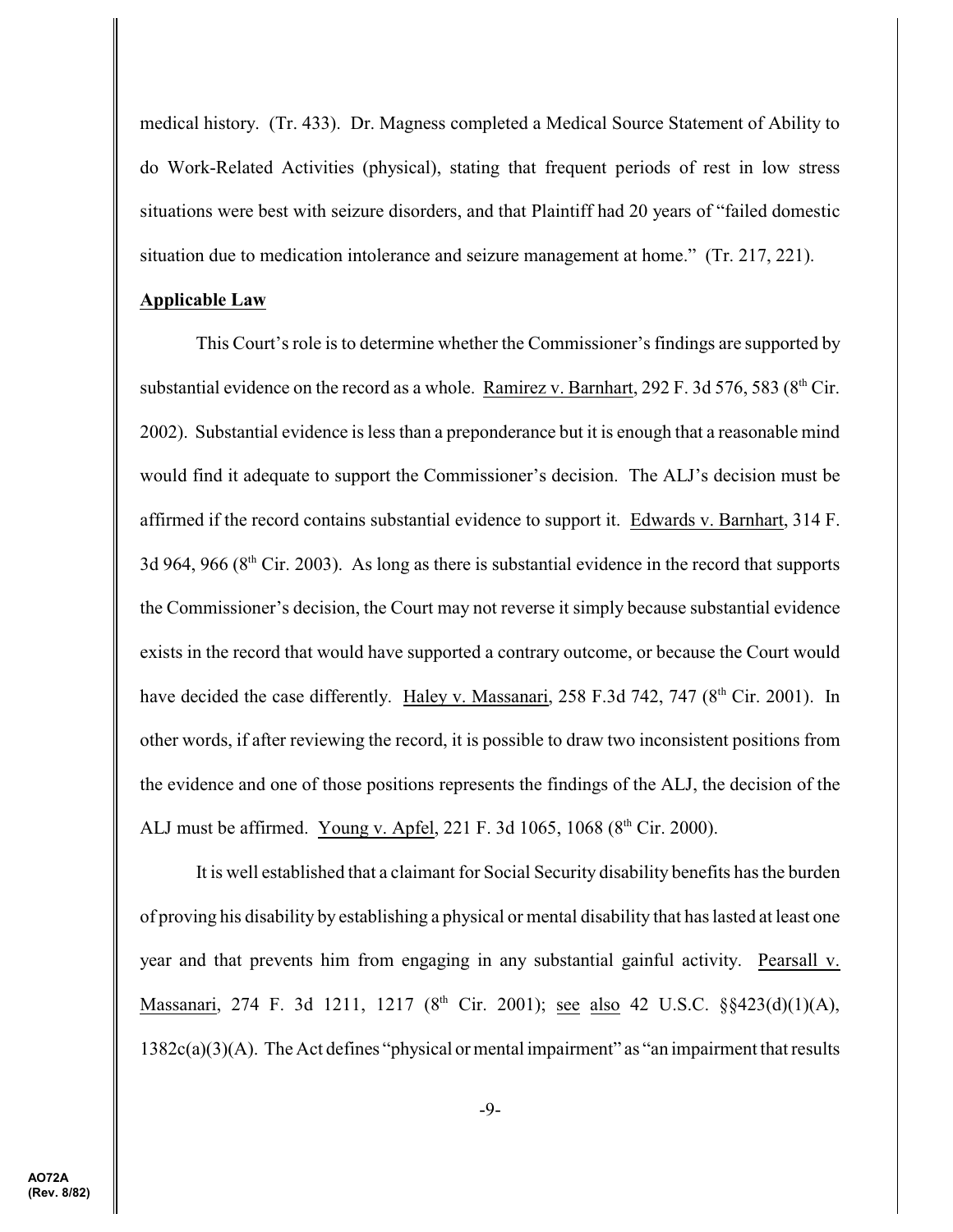from anatomical, physiological, or psychological abnormalities which are demonstrable by medically acceptable clinical and laboratory diagnostic techniques." 42 U.S.C. §§423(d)(3), 1382(3)(D). A Plaintiff must show that his disability, not simply his impairment, has lasted for at least twelve consecutive months.

The Commissioner's regulations require him to apply a five-step sequential evaluation process to each claim for disability benefits: (1) whether the claimant had engaged in substantial gainful activity since filing his claim; (2) whether the claimant had a severe physical and/or mental impairment or combination of impairments;  $(3)$  whether the impairment $(s)$  met or equaled an impairment in the listings; (4) whether the impairment(s) prevented the claimant from doing past relevant work; and (5) whether the claimant was able to perform other work in the national economy given his age, education, and experience. See 20 C.F.R. §416.920. Only if the final stage is reached does the fact finder consider the Plaintiff's age, education, and work experience in light of his residual functional capacity (RFC). See McCoy v. Schwieker, 683 F.2d 1138, 1141-42 ( $8<sup>th</sup>$  Cir. 1982); 20 C.F.R.  $§416.920$ .

## **Discussion**

The ALJ found that Plaintiff had the RFC to perform certain work. Although the ALJ "bears the primary responsibility for assessing a claimant's residual functional capacity based on all relevant evidence, the claimant's residual functional capacity is a medical question. Lauer v. Apfel, 245 F.3d 700, 704 (8<sup>th</sup> Cir. 2001); Roberts v. Apfel, 222 F.3d 466, 469 (8<sup>th</sup> Cir. 2000). The ALJ concluded that when Plaintiff was compliant with his medications/treatment, he would not experience seizures. The ALJ relied primarily upon the fact that medical records from 2000 until July 2003 showed that Plaintiff had been on Tegretol and had been seizure free since 1998,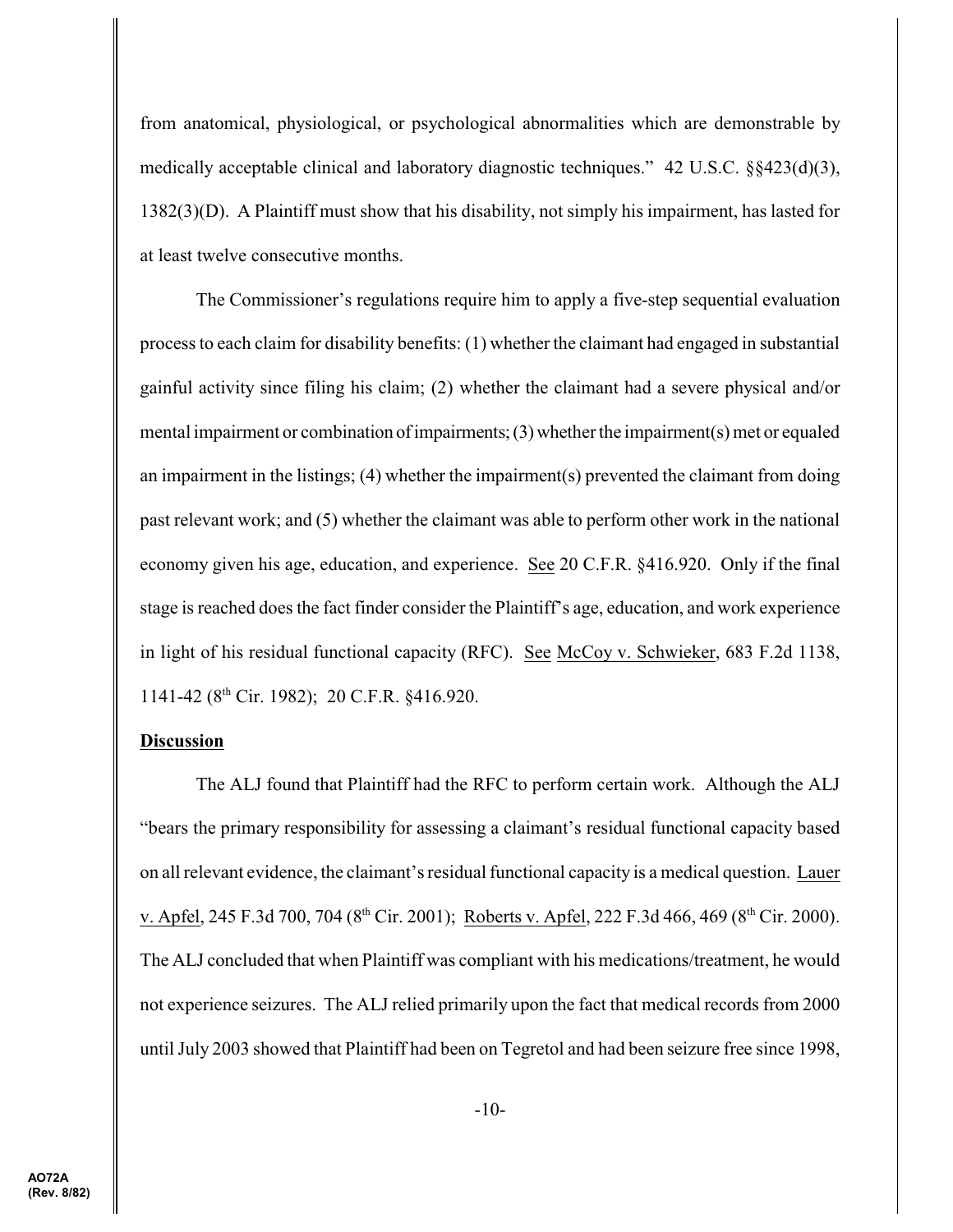and that there was no evidence that Plaintiff complained of recurring seizures until September 22, 2005, when Plaintiff was hospitalized at Siloam Springs Memorial Hospital after suffering a seizure.

With regard to Plaintiff's failure to take his medications, there is no question that Plaintiff failed to take Tegretol consistently. The question is why did Plaintiff fail to take the Tegretol consistently and refuse to increase the dosage in 2008. There are numerous records indicating that Plaintiff was intolerant of many of the anti-seizure medications that were prescribed. Although the records indicate that Tegretol was the most effective medication, they also reflect that in 1998, while on Tegretol, there was a behavioral change, and Plaintiff became aggressive, and the drug was discontinued. Further, Plaintiff reported on several occasions that he was unable to afford the Tegretol. The ALJ relied upon the fact that records from Plaintiff's hospitalization in September of 2005 showed that he tested positive for Tetrahydrocannabinol, and the ALJ stated that "[a]pparently the claimant was able to purchase cannabis." (Tr. 58).

The Eighth Circuit has held that if a claimant is unable to follow a prescribed regimen of medication and therapy to combat his disabilities because of financial hardship, that hardship may be taken into consideration when determining whether to award benefits. Murphy v. Sullivan, 953 F.2d 383, 386 ( $8<sup>th</sup>$  Cir. 1992). The Eighth Circuit has also held that a lack of sufficient financial resources to follow prescribed treatment to remedy a disabling impairment may be "an independent basis for finding justifiable cause for noncompliance [with prescribed treatment]," Brown v. Barnhart, 390 F.3d 535, 540(8th Cir.2004), quoting from Tome v. Schweiker, 724 F.2d 711, 714 (8<sup>th</sup> Cir. 1984).

Although there were times when Plaintiff was recorded as not taking any medications,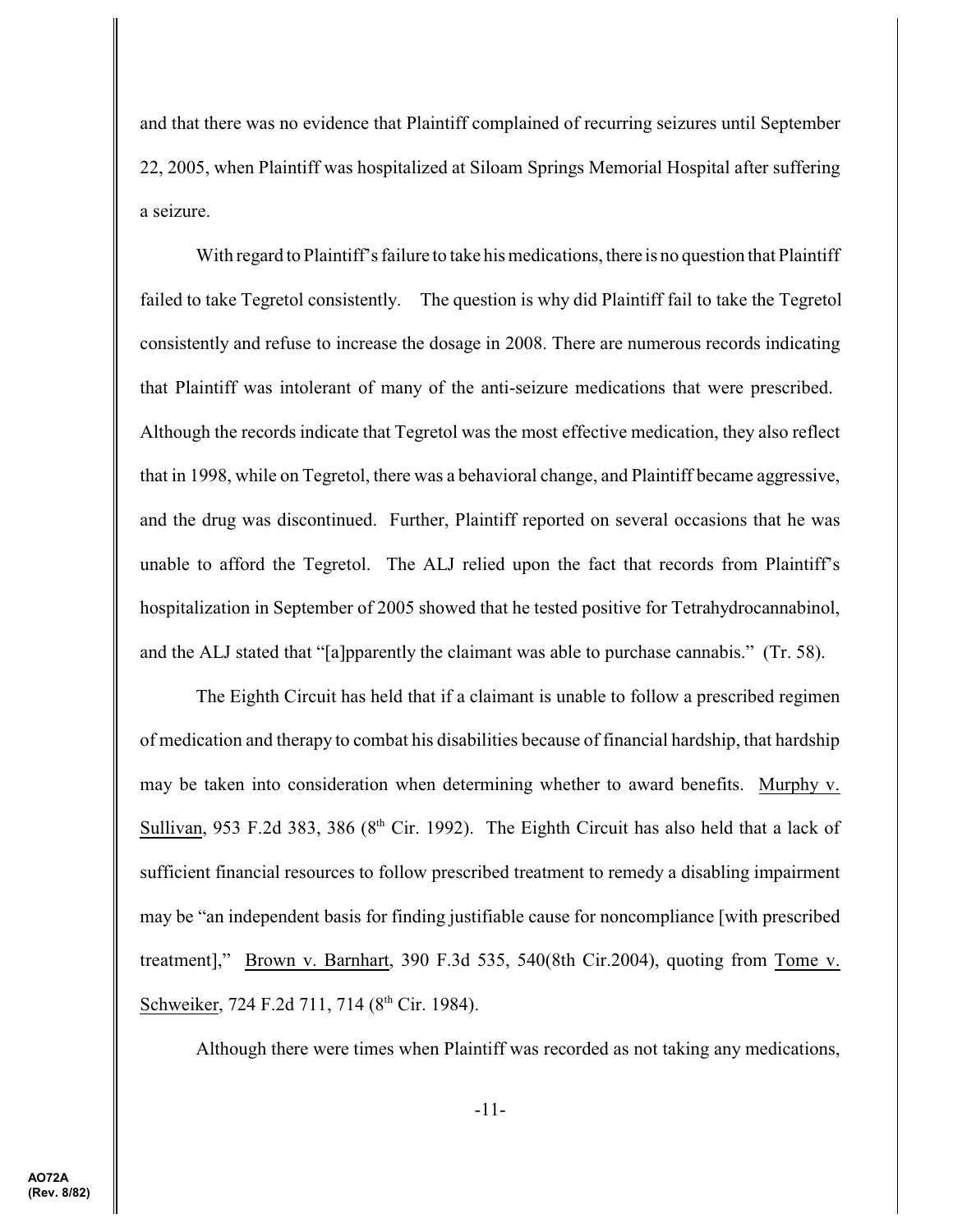there were also many times that Plaintiff was taking some dosage of Tegretol. There is nothing in the records before the Court to indicate that Plaintiff had access to free samples of Tegretol or had medical insurance coverage during the relevant time frame. In fact, the record reflects that Plaintiff did not have insurance coverage. The fact that Plaintiff may have tested positive for cannabis in 2005 does not, in and of itself, dilute Plaintiff's position that he was not able to afford Tegretol, which, according to one of the medical records, cost \$100 for the prescription. (Tr. 447). There is no indication that the ALJ inquired as to whether the cannabis was purchased by Plaintiff or given to him. Therefore, there may be any number of justifiable reasons Plaintiff failed to take the medication: because it caused behavioral changes - i.e., made him aggressive; because Dr. Clemens was not consulted; because he could not afford it; because he tried it in the past and it did not help; or because, as Dr. Magness noted, he was "seizure medication intolerant." In any event, the fact that Plaintiff's seizures seemed to be under control between 2000 until 2005, while taking up to 600 mg. of Tegretol, does not necessarily mean that three years later, the same dosage would be as effective.

The ALJ has a duty to fully and fairly develop the record. See Frankl v. Shalala, 47 F.3d 935, 938 (8th Cir. 1995); Freeman v. Apfel, 208 F.3d 687, 692 (8th Cir. 2000). This can be done by re-contacting medical sources and by ordering additional consultative examinations, if necessary. See 20 C.F.R. § 404.1512. The ALJ's duty to fully and fairly develop the record is independent of Plaintiff's burden to press his case. Vossen v. Astrue,  $612$  F.3d 1011, 1016 ( $8<sup>th</sup>$ Cir. 2010). The Court is of the opinion that the ALJ failed to fully develop the record regarding the reasons Plaintiff did not always comply with prescribed medical treatment, some or all of which could be justified.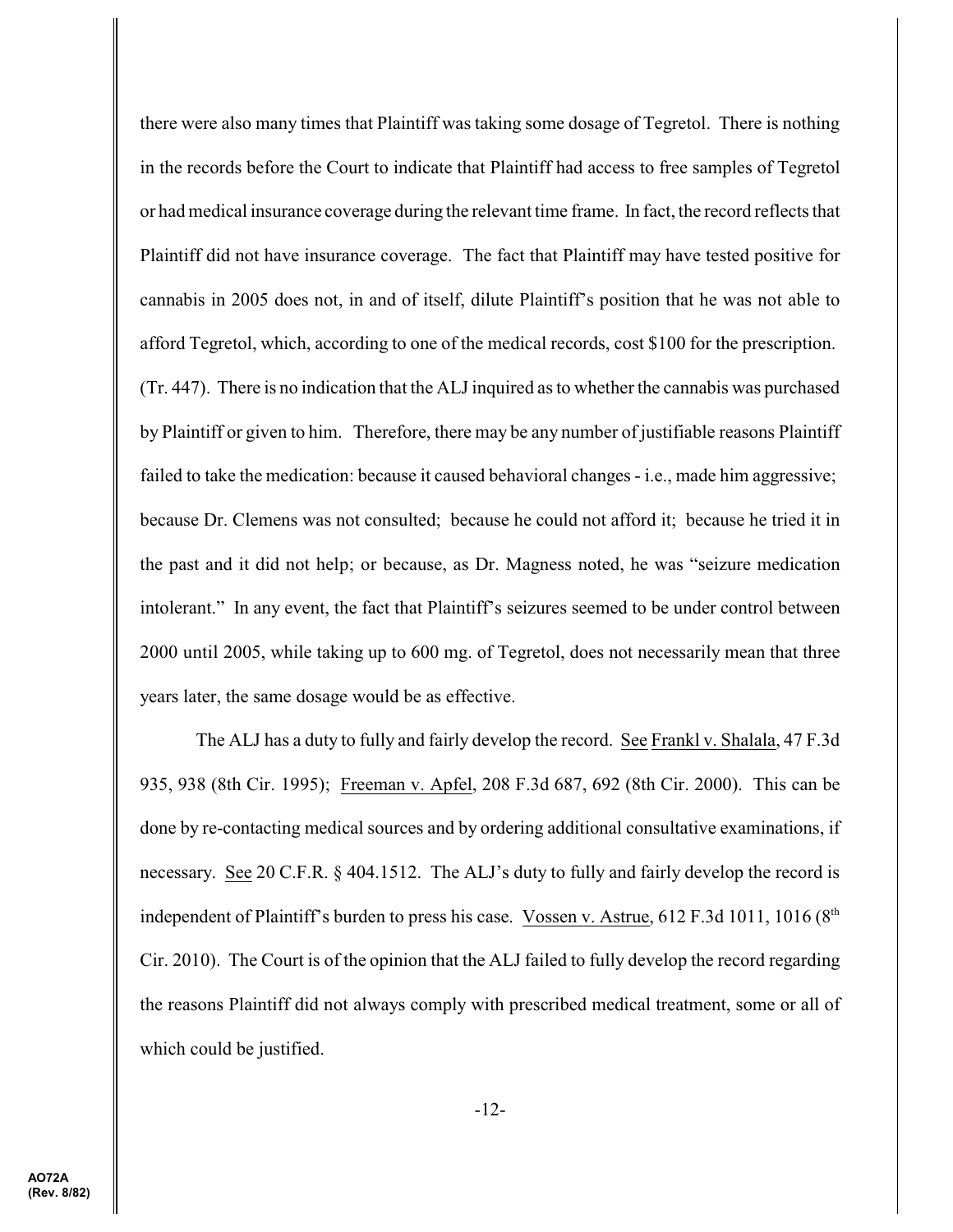The ALJ also stated that although Dr. Clemens "referred him for a neurological evaluation" there was no evidence that Plaintiff saw one. In a medical record dated August 11, 2008, Vicki Moore, APN, reported that Plaintiff had seen a neurologist. However, the ALJ did not inquire of Plaintiff at the hearing, or of Plaintiff's treating physician, Dr. Clemens, by interrogatories, about any such visit, nor did the ALJ request the records from the neurologist. Upon remand, the ALJ should inquire about this further. If records from a neurologist can not be produced, the ALJ should direct Plaintiff to be examined by a neurologist, and request a physical RFC assessment from the neurologist.

The ALJ gave little weight to Dr. Clemens, Plaintiff's treating physician, who, in 2007, found Plaintiff's symptoms were severe enough to interfere with his attention and concentration; that Plaintiff would sometimes need to take unscheduled breaks during an 8 hour work shift; and would require him being absent from work more than two days per month. The ALJ discredited Dr. Clemens because he had not seen Plaintiff in approximately a year and a half at the time he completed his form. The ALJ gave "greater weight" to the opinion of Dr. Magness, a consultative examiner. "A treating physician's opinion is given controlling weight if it 'is well-supported by medically acceptable clinical and laboratory diagnostic techniques and is not inconsistent with the other substantial evidence in [a claimant's] case record.'" Halverson v. Astrue, 600 F.3d 922, 929 (8<sup>th</sup> Cir. 2010) quoting Tilley v. Astrue, 580 F.3d 675, 679 (8<sup>th</sup> Cir. 2009). Although Dr. Clemens had not seen Plaintiff between October of 2005 and May of 2007, his opinion is supported by Plaintiff's hospital visit in 2006 for treatment of seizures, and is not inconsistent with the other evidence presented to the ALJ. Further, even Dr. Magness, although finding that Plaintiff could lift/carry/stand/sit at certain levels, went on to state that Plaintiff was "seizure